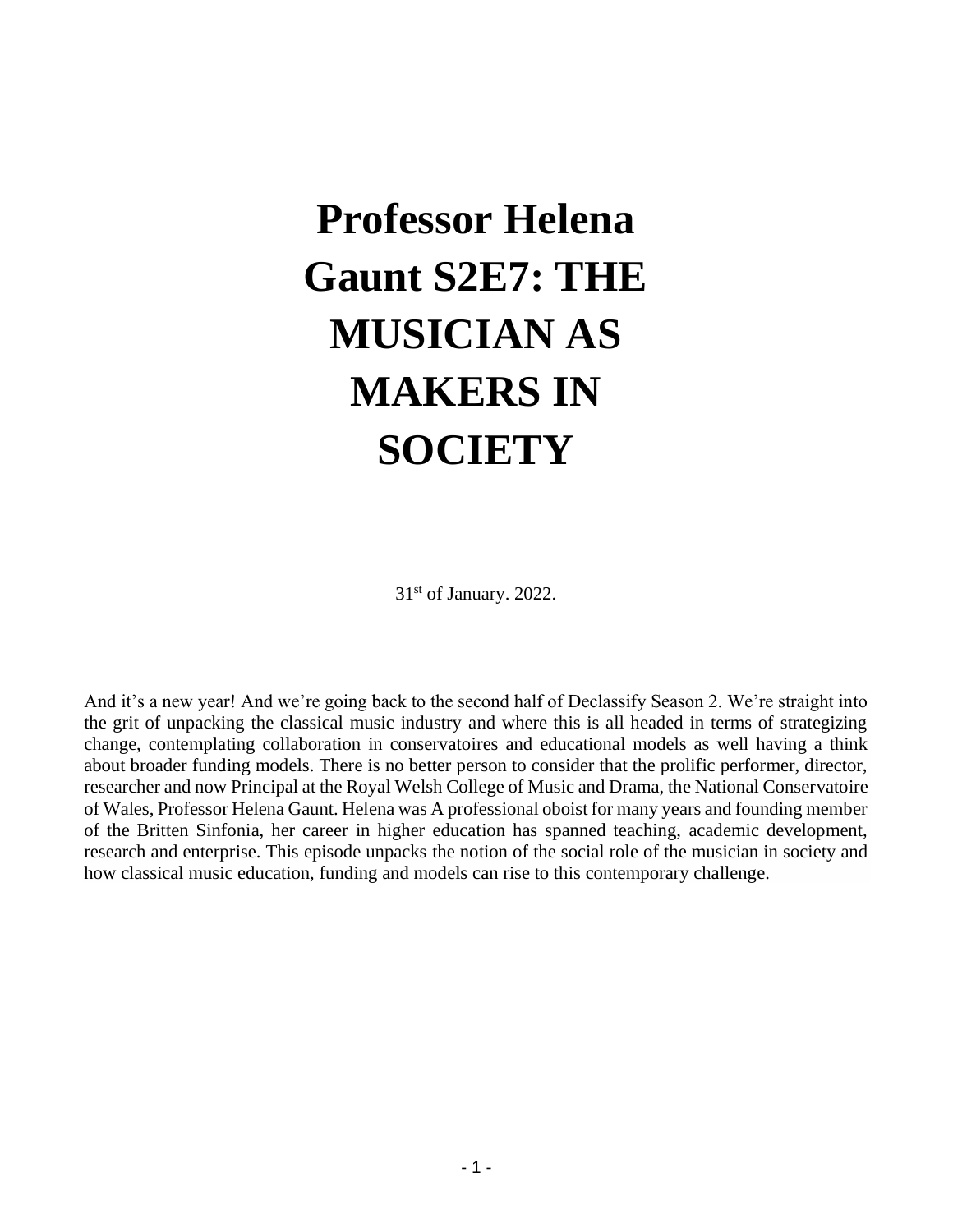## **Victoria Pham**

Hello hello! Happy new year to everyone and thank you to all for tuning back into Declassify for 2022. As we head straight into the second half of Season 2. I'm very excited for today''s episode as We're straight into the grit of unpacking the classical music industry and where this is all headed in terms of strategizing change, contemplating collaboration in conservatoires and educational models as well having a think about broader funding models. There is no better person to consider that the prolific performer, director, researcher and now Principal at the Royal Welsh College of Music and Drama, the National Conservatoire of Wales, Professor Helena Gaunt. Helena was A professional oboist for many years and founding member of the Britten Sinfonia, her career in higher education has spanned teaching, academic development, research and enterprise. Before joining RWCMD in 2018, she was Vice Principal and Director of Innovation at Guildhall School of Music & Drama. She currently has a leading role in the European Association of Conservatoires' (AEC) project 'Strengthening Music in Society' funded by Creative Europe and is a member of the Peer Review College for the AHRC. Her career has spanned leadership and lectorship positions around the world as a performer, academic and chair. And I've been very much looking forward to this conversation so thank you very much for joining me today, Professor Gaunt!

#### **Professor Helena Gaunt**

it's my pleasure, thank you for the invitation, it's been really interesting to have a listen to some of the episodes that you've got, and to just start to see some of the conversations that you're having. G

#### **Victoria Pham**

Thank you again for coming along to the podcast and being so willing to be a guest. Well, as a first question, what I'm always really curious about, especially when I'm speaking to someone like you, who has had such a big and wide range of Korea, and had quite a big impact upon education and classical music, I always wonder if you always knew that you were going to be a musician when you first started out?

## **Professor Helena Gaunt**

It's that it's a really good question. I, I don't think I can say I always knew I wanted to be a musician. What I can say is that I loved making music, I loved being in music and making music. And, you know, like, like, lots of people, I started with singing. And then I started to play the piano, which I actually didn't like, at all. I'm a terrible pianist, coordinate my hands at all. And it was only actually I came to the recorder. And then later the day that I kind of found a place of like, concert misfields like me, but I loved playing music. That didn't necessarily make me think I need to be a professional musician. And I was interested in many, many things and interested in many things. And my first degree is actually in English literature. So I had, I had a long tussle with actually, what do I want to do professionally, and I suppose it just kind of grew on me, being a professional musician, I just became a moment when I had to, I couldn't not to do this, it became so burning inside me that I just had to, and then it kind of grew from there. But I would say that, you know, I had lots of other interests along the way, and still really do.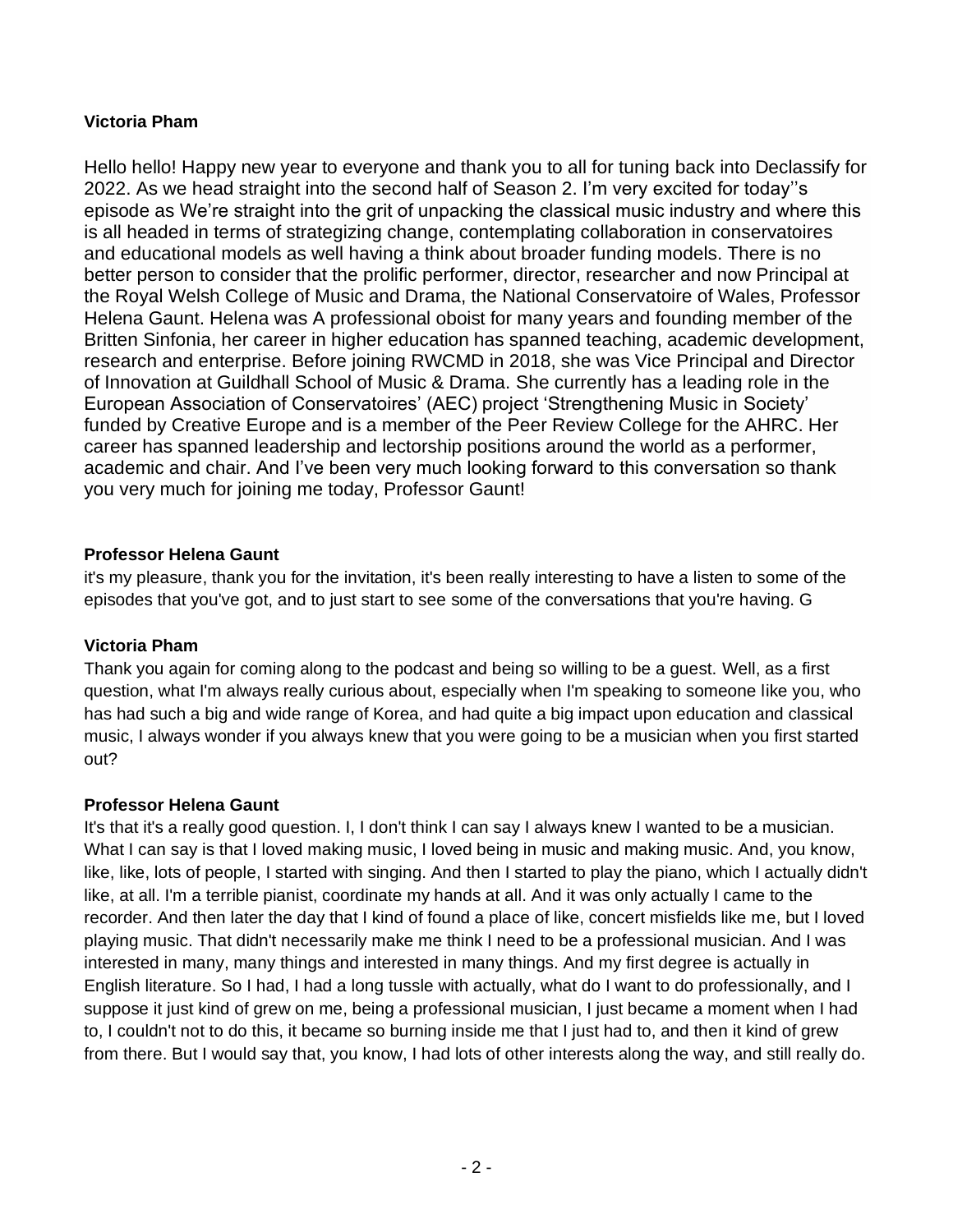## **Victoria Pham**

Do you think or this evolution towards you choosing them to be a professional musician, as well as maintaining all the other interests is something core to your vision of being a classical musician?

## **Professor Helena Gaunt**

Yes, quite possibly, I think, you know, one of the things that, that I'm really deeply invested in now, is a feeling that classical music and music as a whole is not just an abstract entity. But it's something that happens in the world, we make music, it's a social thing. It is something that happens between people. And that, that that is as important to classical music, as the music the scores themselves. They go together, they belong together. And it's it's the belonging together that makes them present now or makes this a live practice. And I think that that whole thing of the social nature of music making is incredibly multi layered it it has huge different angles, different perspectives and different interests that can come into this from a psychological point of view or sociology. points of view, a physical and spatial points of view, things of human geography, things of the economic foundations of our society, as soon as you open up the social nature of music making you open a Pandora's box. And I certainly feel at the moment, one of the things that we're called to do in the classical music world, but but in music making as a whole, and perhaps particularly So, as we're coming out pandemic is actually what is the social basis for our music making, and therefore kind of diving into some of these other areas of interest can be really, really exciting. So so maybe that's where this is coming from, in my own background? I don't know. But, but Yeah, certainly I, I feel that one of the things that is absolutely critical is that for young people training, they have absolutely the opportunities to focus deeply on a craft and to focus on their their abilities as a singer, as an instrumentalist. And what needs to go with this is a profound exploration of who are you as a human being? And what matters to you? Where are your interests? And how did these interests and who you are as a human being? How do they connect to the music that you're making? And the music itself? Where are those connecting points? And how can you explore those connecting points? I find that

## **Victoria Pham**

really hopeful because when I was studying at a conservatory, which wasn't that long ago, it was in 2014, when I started my classical music studies, I was doing my Bachelor's of Music in Australia, those conversations were happening between students, but there was no kind of formal layout where we were encouraged to have those constructive conversations or critical conversations that involved other disciplines, like psychology or sociology, as part of the curriculum. So is that something you're planning to integrate? At the Royal Welsh college?

## **Professor Helena Gaunt**

Yes, I think so in lots of different ways. I mean, one of the things that's influenced me here in Wales quite a lot is Raymond Williams, the Great, the great philosopher, and he, I was just, I just love what you're saying about his being hopeful. And it reminded me of, of something he talks about a lot, which are in culture, resources, of hope, resources, of hope. And I think, if we're anywhere in the world, right now, in terms of music, I want music to be a resource of hope, for people. And, and that does mean really kind of digging into this whole social question of how does music making take place? And who gets to do it? And, and how does the experience of this becomes something that feeds you, and feeds you on your journey into the future? Whoever you are? So So yes, we are thinking about this kind of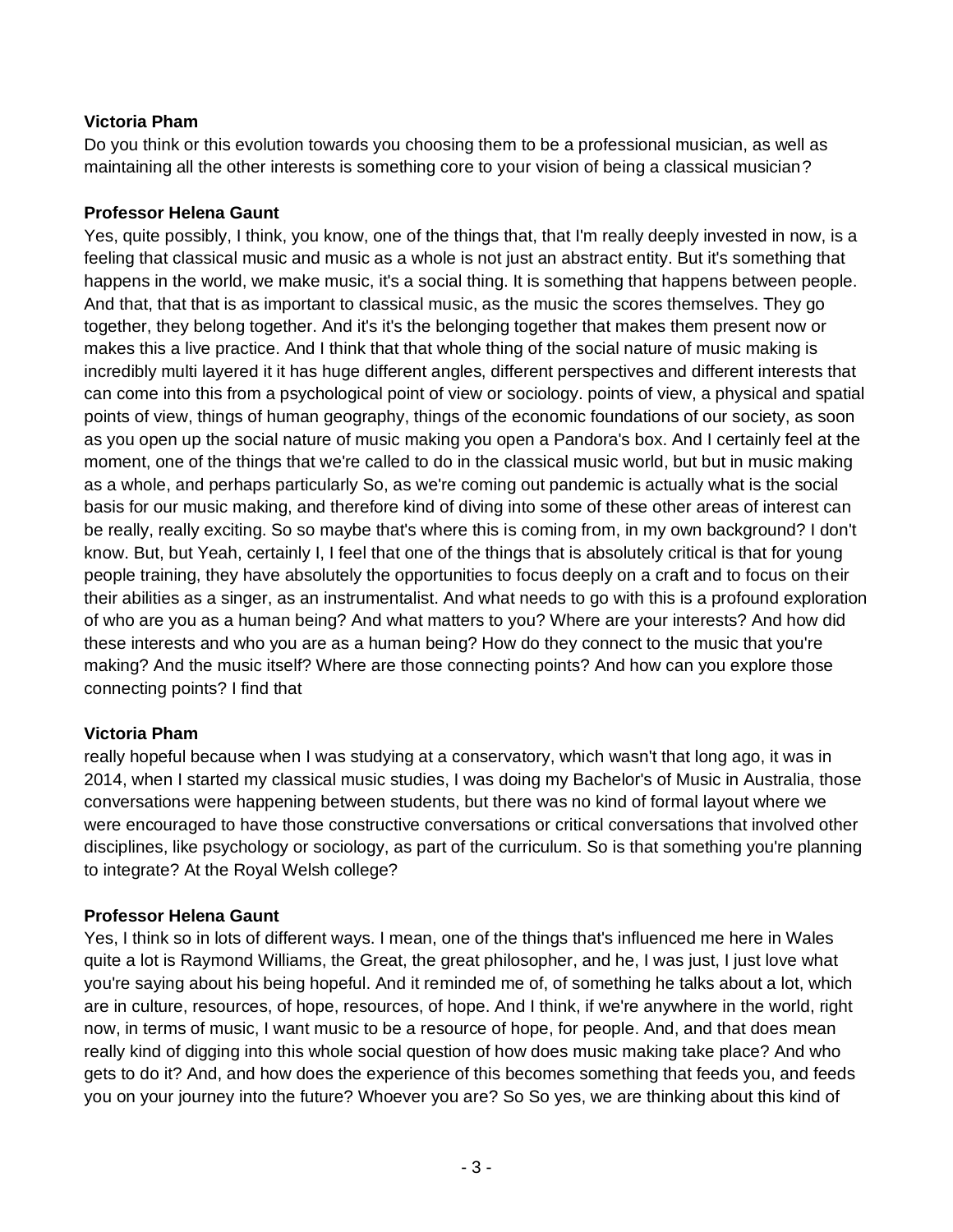way of working out the road while to college. For example, we are just now in the early stages of taking on a new building, in the very centre of Cardiff, it's a new building for us, but not a new building in itself. It's called the old library, a hand left to guess. And it's, it's a it's a wonderful period building. And as we start to work in that building, and take on responsibility for it, which will happen over several years, we're starting to work with an architecture school, the architecture school in in Cardiff, but also their whole human geography, aspects of, of the architecture department. So the whole the whole set of interests around how do people use spaces? What, what do they really need it for? And trust to be in dialogue with that kind of expertise as we think about how can we create spaces for music making spaces for making art and feels really, really powerful? So that's just one kind of tiny example. But yes. And we've had, we've had some of our members of staff working with bio scientists in the university as well. And I think, you know, it's becomes really important that a those sorts of projects are visible, but secondly, that students are really invited into these worlds. So you know, one of the principles of our new Beemers course, is that students will spend time really working on music in society. And what this means. Now they'll do that, of course by looking historically at some issues and diving into what's been happening before. But also they will be very much tasked with taking their work into the world, and connecting with communities and connecting beyond the college. And we'll be doing that particularly with them in small ensembles. So as they form their chamber groups as they form their small ensembles, they'll be starting to work out in the real world, starting with, you know, small projects, but then I really hoped building into more significant residencies. And therefore, the opportunities to really think about CO curating co creating interesting and disruptive new work alongside more traditional performance work.

#### **Victoria Pham**

When you say residency, do you mean the ensembles will be working around the city in other locations, and given the opportunity to kind of hone in on their craft? Or is the residency held within within the school itself?

#### **Professor Helena Gaunt**

I really mean, residency is outside of the school. So residences, in schools, residences, in community venues, residences, in other small performance venues, residencies, in businesses, residences, in all kinds of places, I don't want to limit where those kinds of residences could take place. So we're busy kind of forming partnerships and relationships to be able to post and propose such residencies. And my hope is that, of course, we'll be starting in Cardiff. But over time, we'll develop this across Wales. And in fact, we're already working in north Wales and have piloted a residency for some of our students that fear to fluid up in north Wales.

#### **Victoria Pham**

That sounds very exciting. It's, it's a word I associate a little bit more with the contemporary art world to have a residency in a gallery or residency with a group of other artists that share studios. And it's been in those moments where I feel like I have learned the most about my own practice. And it's something that was kind of missing from my composition world, because either you get a commission or you will occasionally work with a group. But having a block of time or studio space that set aside in a residency format is something I think the classical music world would would cherish, especially students.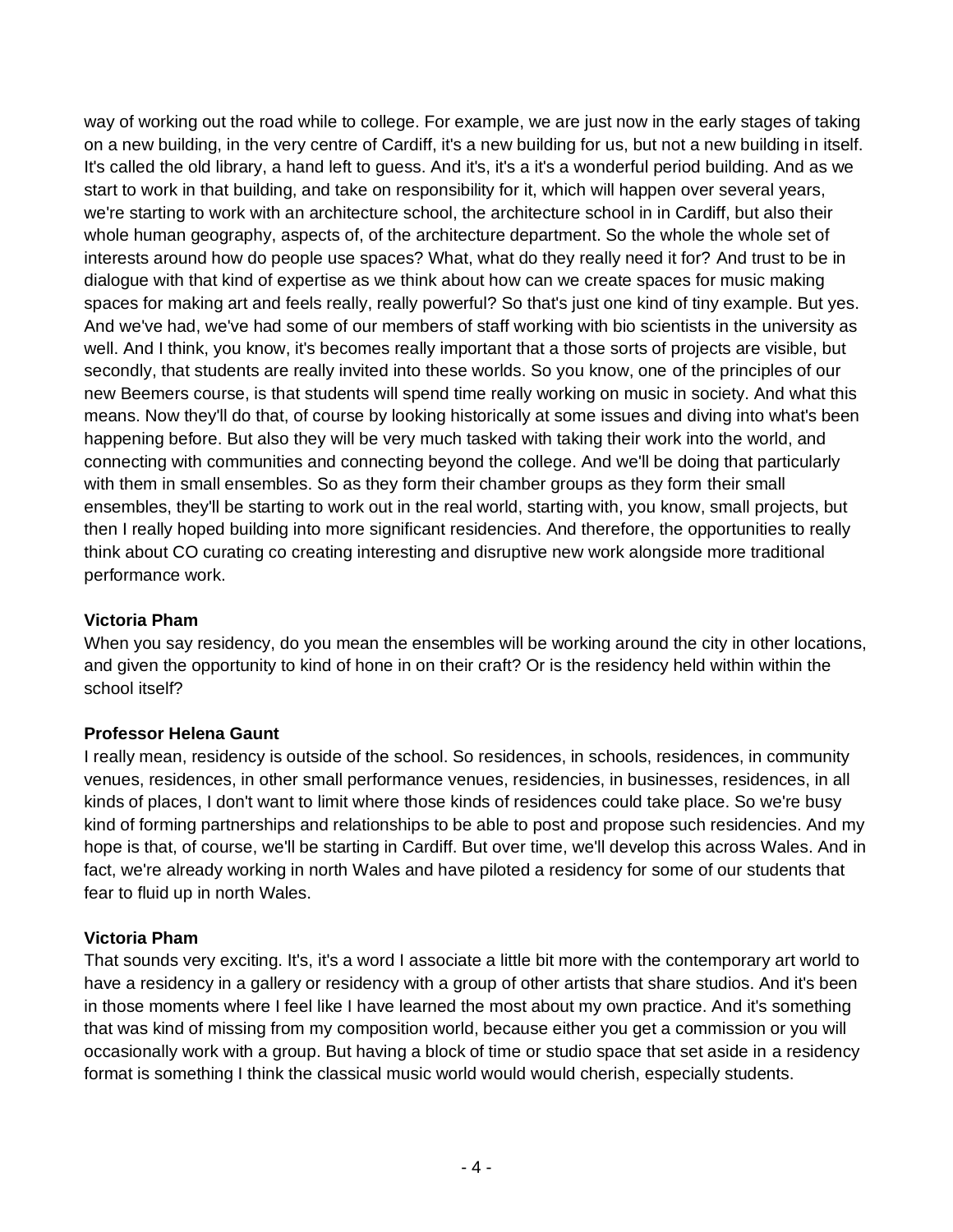#### **Professor Helena Gaunt**

I'd love to hear more about kind of what did you learn what was the different what were the different things that you learned that you weren't learning as a as a composer

#### **Victoria Pham**

in the art residencies as opposed to what the art residency is gave me. And in fact, I just finished one last week, it gave me a solid chunk of time to work in a space that was physically close to other artists, or physically close to curators, or people who worked in the contemporary art space, who simply just knew more than I did, and will probably always know a little bit more than me. And they would, it just gave me a physical space where people would pop their heads through their door and look at what I was working at and give me feedback. And it was this constant sense of being in an open community where I could work on aspects of my craft and presentation and think about things that I hadn't come across simply because that was an environment with other people who were encouraging me to use the space to try out ideas and in essence, in sometimes to try out ideas that would fail. But to have the space to do that and to grow. And in composition, I had less of that opportunity. A lot of my experiences, composition wise, we're working very closely with the teacher through the Conservatorium and a little bit afterwards and showing them work back and forth. But it was kind of very formal, I would have a lesson as you would in classical music. And in terms of a space when I was working, it was a little bit more isolated. So I would have loved perhaps I should have had the forethought to create it myself, but to have a studio where there were other composers around me. And a space where we could just speak to each other in the way that I could in my undergraduate degree that sort of disappeared after I left the Conservatory in space. So, you know, musicians go on and do work with their ensembles and tour and as a composer, you're a little bit more isolated from that constant contact with other musicians.

#### **Professor Helena Gaunt**

You're so right, that thing of being in contact with your with your peers and having, you know, establishing a bit of a community where you're all you're travelling together and discovering things together. And that's, you know, one of the things that feeds us, I found that hugely in my life, but all kinds of stages, those are the things that have really fed me and inspires me, but also have supported me when the going got tough. You know, it's, it's, it's both those things. And I think there's something about a classical musician, given how much we have to practice or as a composer, you're, you're often writing by yourself, there is a lot of solitary time, which is, you know, often wonderful, wonderful to have that solitary time. And yet, we also really need that sense of connection, I feel. And the other thing that really resonated for me, and what you said was just that thing about, you know, having a long stretch of time. The, one of the things that sort of brought me away eventually from, you know, playing as a as an orchestral musician, and I haven't done that for about 10 years. But one of the things that I ended up feeling really dissatisfied about was going into a place and performing a concert and coming away again, and then the next day, it's another place, and then you come away again, and the next day, it's another place and then you come away again, and, and just really not having that extended time, as you said, either to experiment as part of the practice and get things wrong sometimes, or equally to get to know get to know a context, get to know the people and build relationships and actually be in a, in a longer term dialogue with people and communities, which in a concert hall is a relatively difficult thing to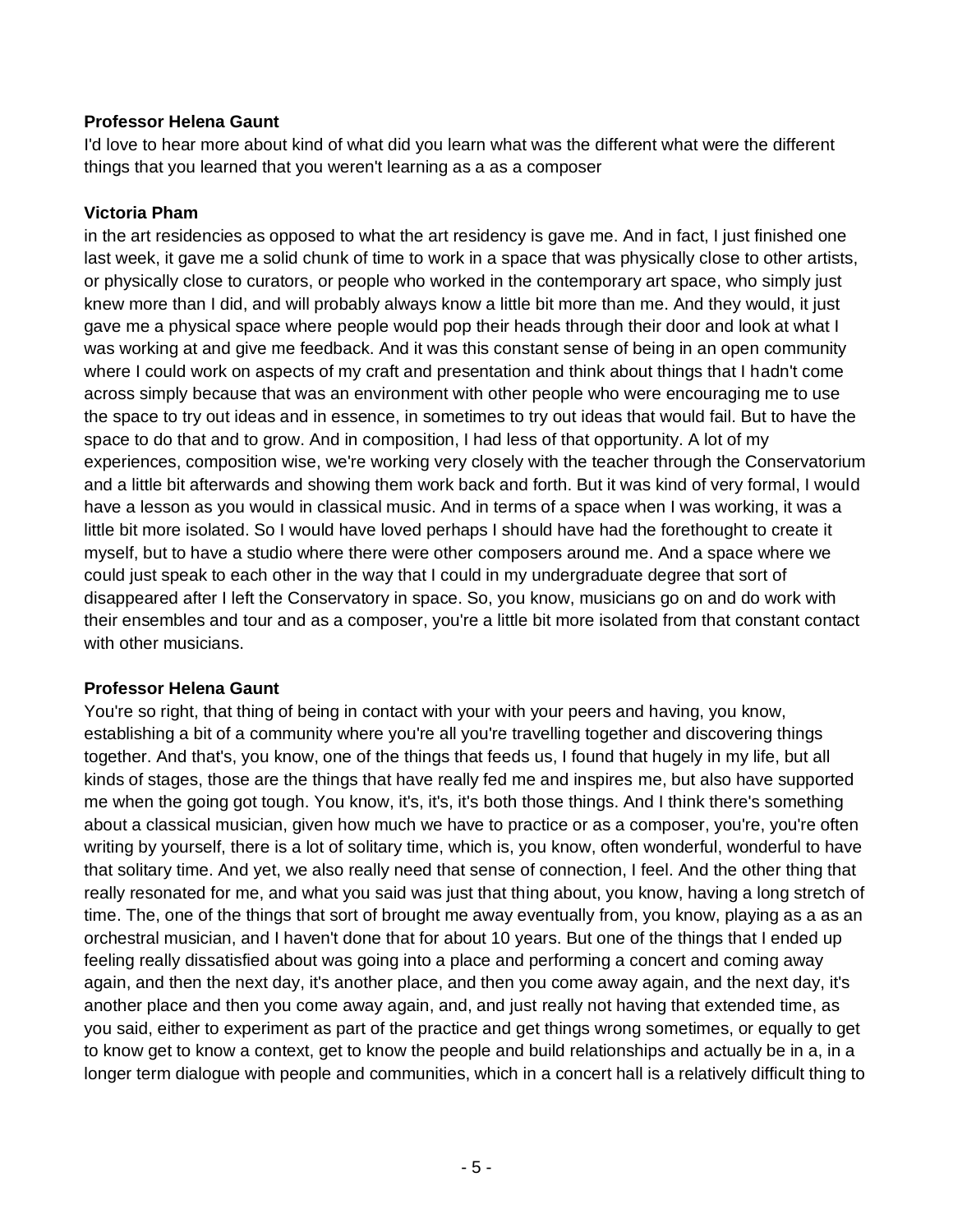do. So that thing of residencies for me holds exactly as you say this, this stretch of time, and depth of connection, that feels really, really important right now.

#### **Victoria Pham**

Yes, especially as we're, I suppose, moving through the pandemic, would you say you're thinking of including more aspects of digital interfaces and digital connection as part of this change in the Bemis programme?

#### **Professor Helena Gaunt**

Absolutely, yes. Without question. I mean, I think all of all of us and conservatives have been on an incredibly steep learning curve through the pandemic, in terms of digital. And I've actually, you know, it's helped us to do things that might otherwise have taken us 10 years to do. And so there's been a great step change in terms of our engagement with digital short, of course, lots of that's been about the learning and teaching, and how do we, how do we facilitate good teaching online when we've had to do that. But of course, it goes much further than that, because it comes to be about access through recorded media. And then it comes to be about actual work that's made for a digital world, that, of course, opens up huge creative opportunities. So yeah, into our new but be mousewheel, we've we've hardwired the fundamentals of digital skills, that that everybody needs to have. And then the opportunities for exploring the world of creative music technologies further, and the opportunities to collaborate across our disciplines. And that includes a design programme, which is, you know, one of the great advantages of a place like this college because we have got, we've got design students who, of course, come with that art school mindset and bring a really exciting, creative devising set of skills and perspectives on the world that are really exciting from musicians to engagement. That sounds

#### **Victoria Pham**

really exciting. And that you mentioned collaboration, which is one of my favourite ways to work, because that's, that's how you come up with new ideas and get challenged by new by new ways of sound making and music making, and conversations about how to connect with the community and society often arise from those collaborations.

#### **Professor Helena Gaunt**

Is that isn't that interesting? I think you're 100%. Right. And one of the things very much on my mind at the moment is how we actually really developed the skills of collaboration, because collaboration comes in many, many, many, many, many, many different forms, doesn't it? I mean, you of course, very expert in it by now, but what you know, collaborating without losing your own specificity of of discipline is something that's, I think, really important and how people start to, in the first instance, maybe kind of share some of their skills with others, which is so exciting. But then how do you move from that into actually making work in an interdisciplinary way? And what are the kind of creative processes that allow, you know, musicians with composers and designers and actors and directors actually to to make new work in exciting ways. There's a, you know, there's a whole set of processes and skills and a discipline of collaboration, if you like, that I think people need to start to learn. And so it's one of the things that, you know, is really at the forefront of my mind at the moment is how do we do that in in an effective ways?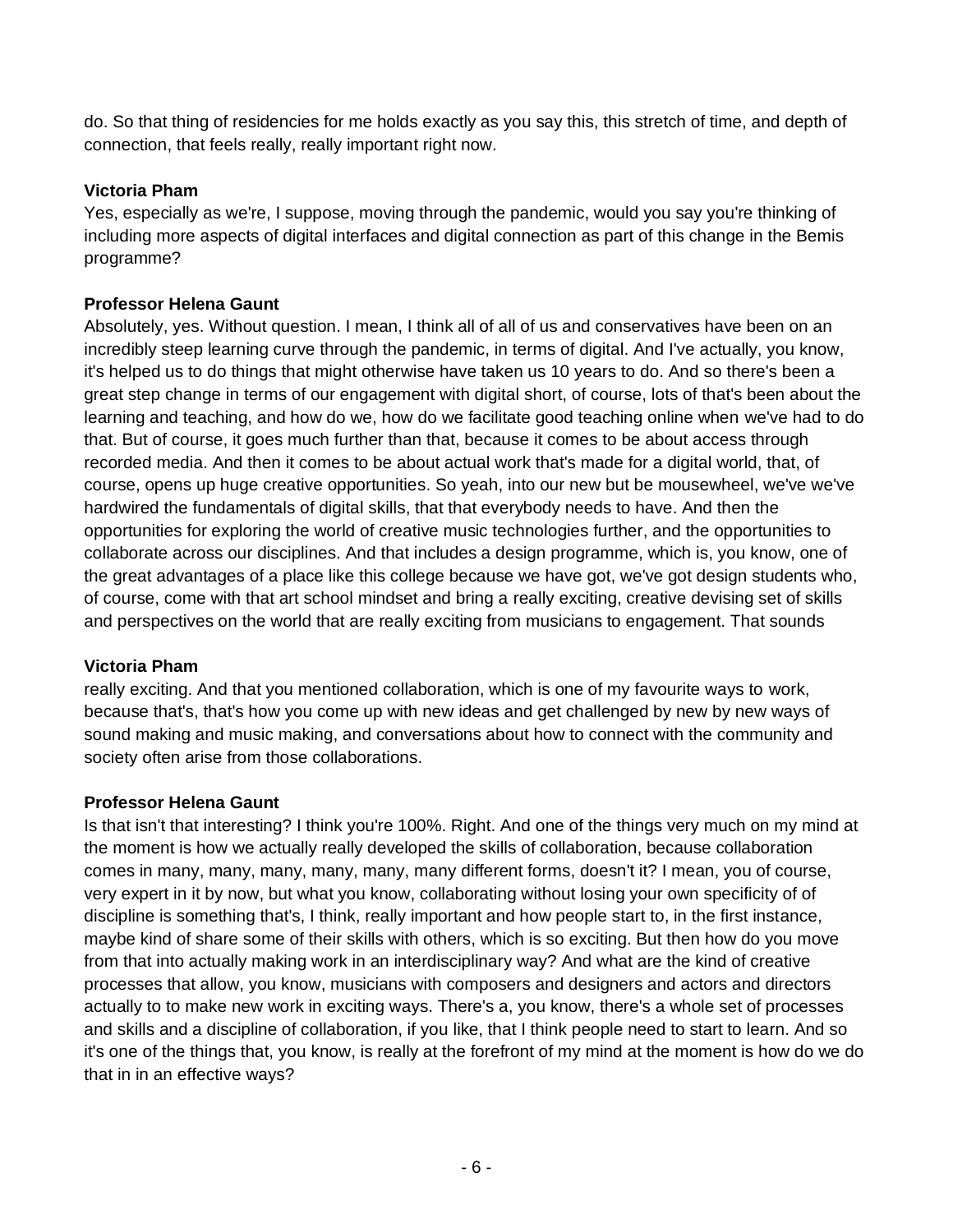#### **INTERMISSION I**

**VP: For our first intermission is a work chosen by Helena and one that is very close to her as a performing musician. In fact, there is a story that accompanies this choice which I shall not spoil here as she will touch on this experience later in the podcast. This excerpt is taken from none other than Mahler's 'Resurrection' symphony, Symphony No.2. This recording is from the third movement performed by the Simon Bolivar Symphony Orcehstra of Venezuela conducted by Gustavo Dudamel as part of the 2011 BBC Proms.** 

#### **Victoria Pham**

I like that you called it a discipline of interdisciplinary collaborations. Yeah, kind of looping back to talk about all this interdisciplinary work was is always a part of your practice when you began directing and founding groups earlier on in your career, such as Britten Sinfonia?

#### **Professor Helena Gaunt**

Well, I mean, I was a founding member of the Britten Sinfonia, it wasn't my idea. I can't claim to her, you know, being one of the founders, it from that perspective, but I wasn't founding member of the ensemble, and it is one of the ensemble I think that was very much pioneering new new ways, new ways of working at the time. And I and now I think, I think I it's really interesting as as an as a player, I was quite traditional in a way in that, you know, I grew up having over lessons I played in ensembles at school, I played in the orchestra played in the National Youth Orchestra, I played in the European Youth Orchestra, and kind of really was was in quite a channel with all of that. And then I went on a pioneering postgraduate course at the Guildhall School, which was then called performance and communications skills. And I think I went on that because I was really thirsting for something, to give me a both a more creative approach into music making than I was getting in my orchestral playing, and one that was more socially connected. So we did do, we did do lots of improvising. And we did do lots of placement work in a range of schools and community venues, and working with people with disabilities, and, and so on, which is all completely eye opening. And we also did some interdisciplinary work. So we we did some work with dancers, which I absolutely love. And and I think I really had a big thirst for that kind of work and would love to have rode some more skills and gone further with it. I did a little bit of composing myself, I but, you know, I didn't have much confidence, I really, you know, hadn't studied composition in any way. And I think one of the things that that was quite important for me was that I was doing all of this alongside quite a lot of straightforward classical playing. And it it felt at the time, as though they were like, quite separate worlds. They were really separate worlds. And I think I found that quite confusing. I found the separation between those worlds. difficult to navigate. There's no question when I was improvising. When I was making my work, I felt much freer. And yet in the classical world, I felt as though I knew more. Okay, this is what I'm doing, and it's clear This is what's required. And I think I think I probably just didn't ever quite build myself enough confidence with all that creative work really to take it. For a word in terms of making lots of public work, I've done lots of that myself and in various other guises, but not in terms of public performance.

#### **Victoria Pham**

Perhaps Do you think there's a way that we could balance those two aspects of music making, so that I don't know how to explain this, but so that the experience of classical music isn't limited to what the traditional version is, because that was also my experience of it always being in a concert hall and very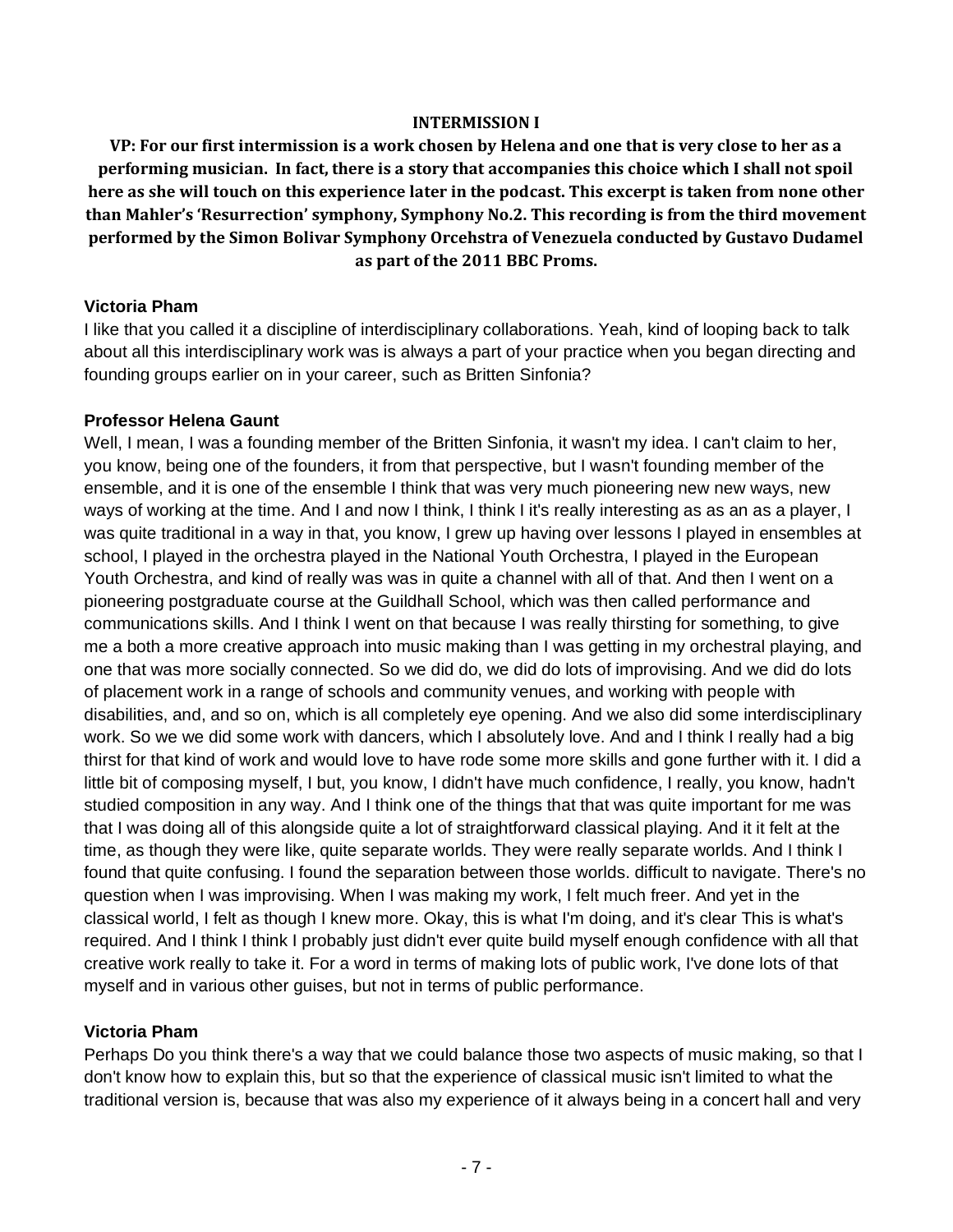being very formal and set out in a certain, almost ritualistic way? Yeah, improvisation was kind of this separate thing that happened elsewhere in the jazz department?

## **Professor Helena Gaunt**

Absolutely. And I think, you know, this is this is, I think it's exactly what the journey we need to go on is. So that, so that they don't feel like totally separate worlds. And also, it doesn't feel as though there's a problematic hierarchy between things. So one thing is better than the other, you know, for some people, I think quite a lot of people will have experienced a sense of Western classical music being the kind of pinnacle of music forms. And, you know, why should that be? Why should that be? What is the what's the rationale behind that? I think we're in a time now, where we want to think much less about hierarchies of value between different types of music, but just think about music. And people will have different perspectives, you know, your tastes will differ from mine more different from the next person, it's not about one thing is better than than another. It is, these are different different types of music, and all of them very exciting in their different ways. It seems to me that, you know, we've we've struggled a bit with feeling that one, one type of music matters more than another type of music. And actually, what we need with students now is to enable them to develop some really serious strong skills, and then to utilise those skills in multiple different ways and ways that hadn't been thought of yet. And that's why for me, this whole idea of music making is so important. And for our emerging professional musicians to be able to think I, what I'm here to do is to make performance. And that means the making of performance can be developed in all sorts of different ways. I don't just have to think about the concert being a traditional concert in a concert hall, done in the ways that it has been done for many, many years. I can shape concerts in different ways I can bring concepts to different venues, I can have audiences and participants engaging with me in different ways through a performance, you can start to shift and disrupt what how we think about what a concert is, or what performing is or what music making is. And I think, of course, you know, there are lots of individuals and groups who are really doing this. Now you've only got to look at what a group like the Manchester Collective is doing and how they're making performance or the Hermes experiment Summit. Some of these brilliant, brilliant ensembles are what they're doing, to see, start to see the different ways that people are thinking about this. So how do we bring those kinds of mindsets into conservatoire practice and into the training and into what students are really experiencing as they develop their skills?

#### **Victoria Pham**

And you mentioned that the Manchester collective and immediately linked up with what you mentioned before about having a new building and the impact of just having different venues and then spaces that aren't traditional concert halls are really having a difference with the kind of audience that feels comfortable entering those spaces, or might be more willing to experience something that they perhaps would have felt traditionally excluded from, I think This is all very exciting

#### **Professor Helena Gaunt**

that one of the lovely things for us when this is the old library, where where we're starting to use the spaces is about a 10 minute walk from where I am now in our in our building or North Road, and there are at least three different routes for taking that journey. So what we're starting to explore is not just the the buildings themselves, but actually the spaces in between the buildings, and what how might those come alive as a as cultural spaces as cultural journeys. And, you know, I think there are lots of spaces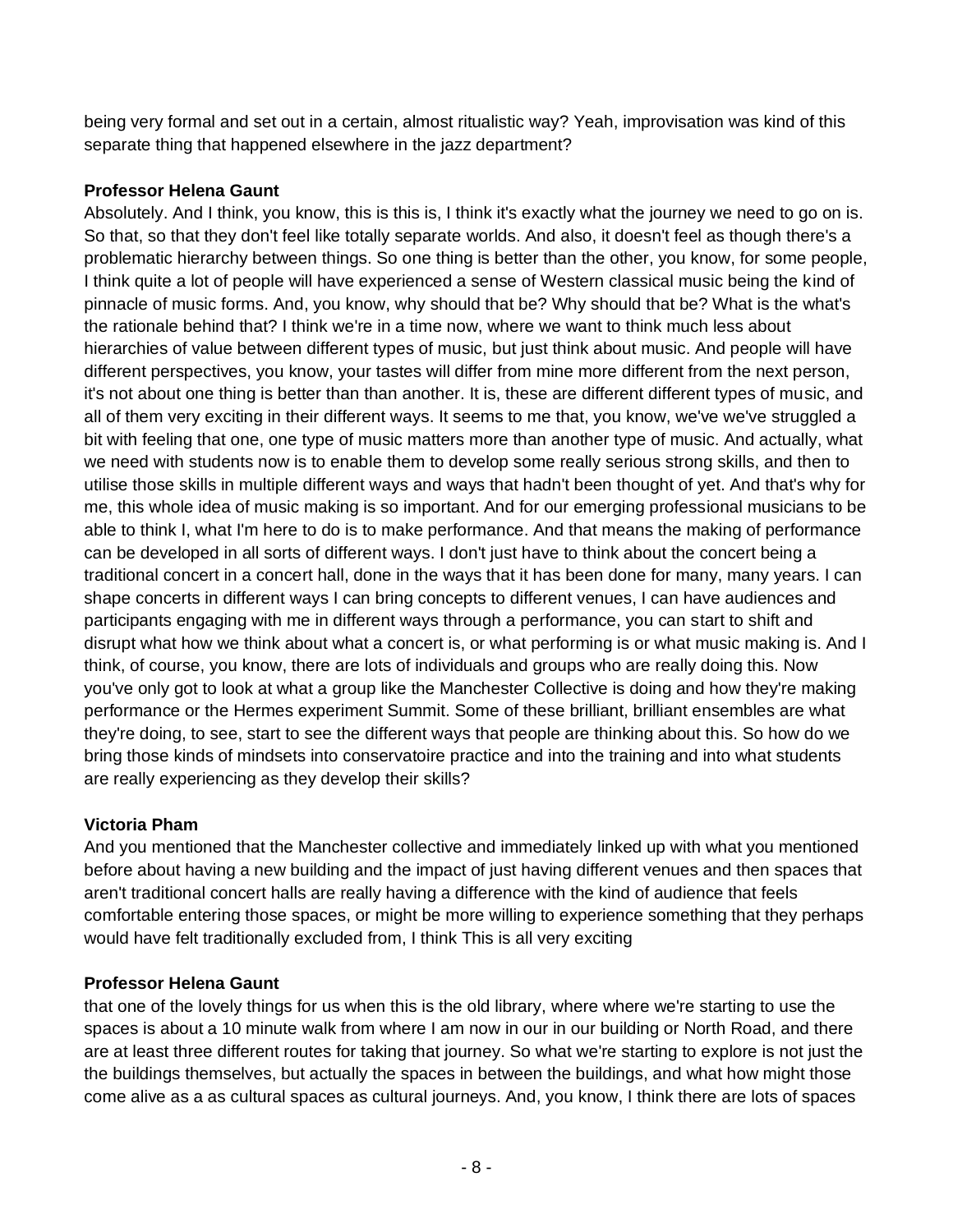along the way that we can start to animate and think of as gathering places for culture and for music. And so it's not just about coming into a building of culture, but culture being a part of the infrastructure of the city, if you like, and actually on the streets and in the spaces in the parks and so on, as well as inside.

#### **Victoria Pham**

Well, actually, this brings me to one of the questions from I read your the summary of one of the conferences you held called strengthening music in society. And you've answered it a few times already, where you and I really love it the idea of the musician, as makers and society. And I wanted to ask you, how, how this is a foundation that conservatoire models and other educational training programmes that happen outside of the Conservatory, for example, the residencies might help with the training of, of new musicians and understanding of a classical musician or whatever term we want to use for that kind of musician, not just being a member of an ensemble, kind of like, as an individual, they have a voice to make change to make to to express their creative practice, with society and with communities.

#### **Professor Helena Gaunt**

It's that are several elements to this. And I think the first one to say is, I think conservatoire practice involves people developing a strong craft. So you as a composer, me as an instrumentalist, someone else's, as a singer, someone else is a jazz musician. There's a craft there, and the, you know, for a musician, to be a maker of society, they, they need a craft, and in twined, with that craft, I think they need to understand their own sense of identity, and or identities. And that can be multi layered and complex in terms of where they come from, in the world, where they feel they belong in the world, to to identities of artistic taste, and so on. But that sense of who you are and who you are in relation to the craft. And how these two come together means that I think, for a foundation to concern to our practice, people, people really do need to develop their skills as improvisers as me, because of performances of advisors of performance. And indeed, as devices of new work. So they need to be involved in new work as well as a chronic transit tradition. And to explore, you know, a range of music within and around, they're the core of their tradition. So I think in conservatives that no, we're all we're all very busy with this idea of decolonizing the curriculum and what that might mean and it will mean different things to different people but, but that sense that you know, this is a life vision, so you need to make work as well as perform work and to be exploring a range of work outside of the ordinary. And I for me, it's one of the joys of being being a musician is that you, you can just go on and on discovering more and more music, it's it's one of the things that I I love to do more than anything else is kind of come across the music that I didn't know and, and delve into it and and you know, one of the one of the uses that I sent you as a music choice this is just an example of our that the the Not surprisingly, in Wales, the music of Wales is is really important. And when I first came here, I knew very, very, very little about watch music. But I'd been particularly thrilled to see that whole direction come into contact with a wonderful direction of of women in music and absolutely promoting the work of female composers. And there was a beautiful concert here. Not so long ago, championing songs Songs of off by female composers. And I came across this wonderful one by Denis Elwin, Edwards cloths of heaven, which is just a gorgeous, little, little piece. And you know, when you find things, when you find new pieces of music, or new composers or people doing interesting things, it's just one of the delights so. So for me, it's like, alongside your craft, you need to be making new music. So that's one thing, then the second thing is about, and think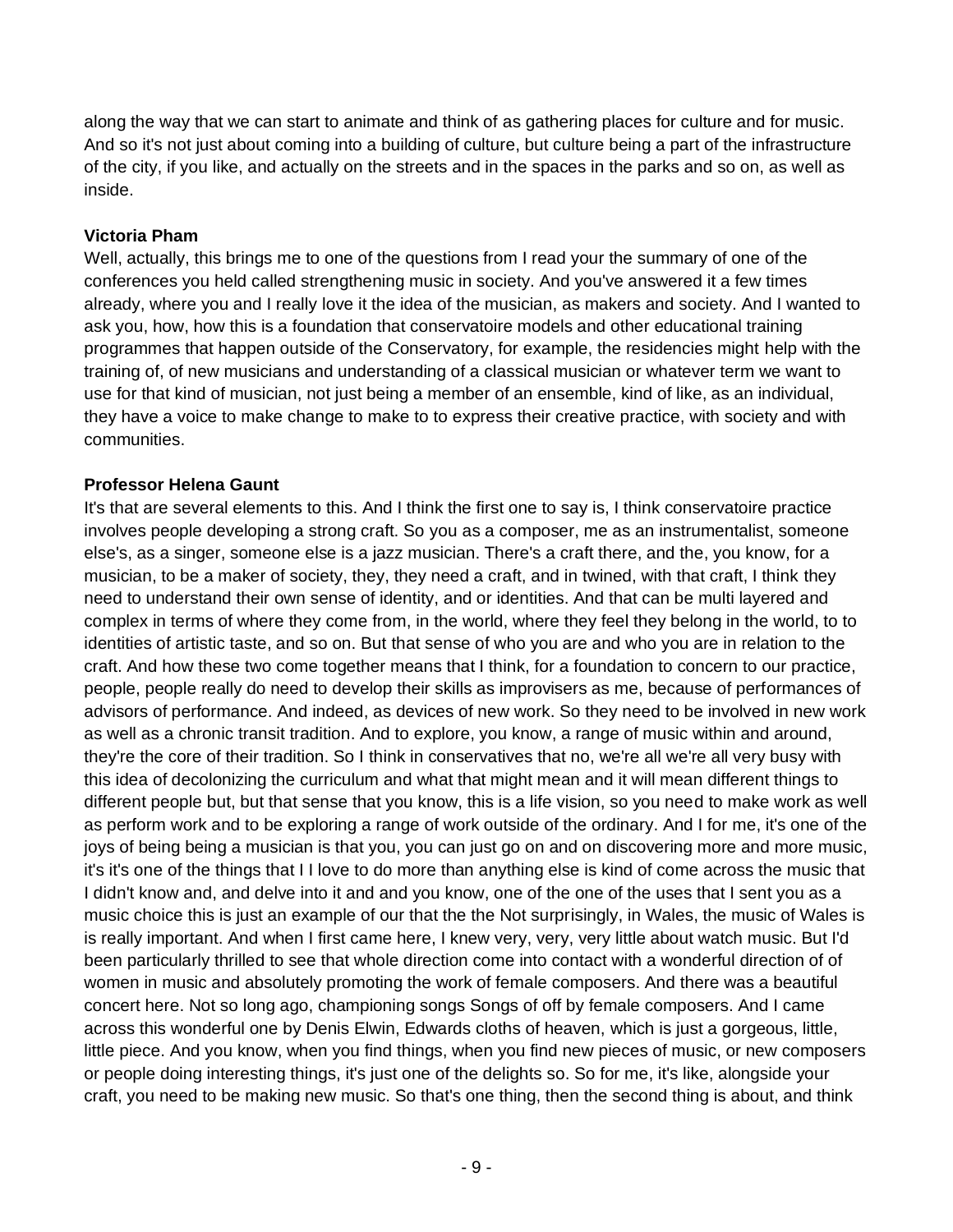being an ensemble musician, as well as an individual musician, and to be working all the time, all the time, in ensemble in small ensembles, in larger ensembles, and to be exploring the possibilities of different sorts of ensemble. And then that last piece is about being out in the world. It's about being in society, which can take so many different forms, but having the experiences the placements of going out, out of the conservatoire and making music in the real world, with communities, in communities and so on, I think is credibly important as a part of a learning process now.

#### **Victoria Pham**

I certainly agree, is a lot of that was I'd love that, that you're making sure that there's instruction for that. And there's guidance for that as part of the course because that was something that was missing for me. So so when I left, it was kind of like, Oh, my God, what do I do? I'm not a strong musician. I don't know what the, you know, I don't audition to do roles. So there was a lot of a lot of the work that I still do now in that world has come out of collaborations that I was very fortunate to make with other young musicians when I came out of the Conservatoire. So yes, it means a lot that you're, you're making this new theme, I think it's going to make a real difference in how these young musicians will be trained and, and preparing them for a very creative and fulfilling professional life as part of the community.

#### **Professor Helena Gaunt**

Yeah, yeah, it's, it's going to be a really interesting journey. And that's an exciting one for us to be going on it. I think there's something also about learning that craft of collaboration through small ensembles, when you're just working. In a, in a small group. Lots of people have said to me, the best training you can have to be an orchestral musician is to work as a chamber musician. Because, you know, so many of the, the core skills of being a chamber musician, and transfer to the orchestra and then amplified, you know, your best ability to listen and respond in an orchestra might have to stretch over a bigger physical distance. But it's, and with more people, but and so I think there's something about learning to really working through small ensembles, and having a big focus on those. That means you can, you can really start to make work quickly. And both you could you make, you can make work quickly, but also, it's much easier if you're in a small group to get out and about to, to physically move, move yourself and, and make things happen. And, you know, that's maybe one of the things for musicians at the moment that people are really experiencing it. Musicians are having to get out there and make things happen. Rather than wait for the phone to ring for somebody else to ask you to come do stuff. You need to get on the front foot and get out there. And I think small, small ensemble, small collaborations are often the sort of most agile. And therefore, I think we've got a big emphasis on that without saying an orchestra orchestral works, not important. It's really but you can learn so much through through the small ensemble and sovereigns. I was just, it was just reminding me actually of, you know, my time in both the National Youth Orchestra and European Youth Orchestra. Both of which, of course, a huge orchestras, and it's one of their most exciting dimensions is, you know, just the scale of the forces that gather together to make this music. But my goodness, when you're on tour and moving, it takes a really long time to get everyone checked in and out of hotels, and to make sure you've got all the luggage and stuff. It's an absolute operation. It's, it's not agile at all.

#### **Victoria Pham**

No, not at all, especially for the percussionists who have to wheel their instruments around.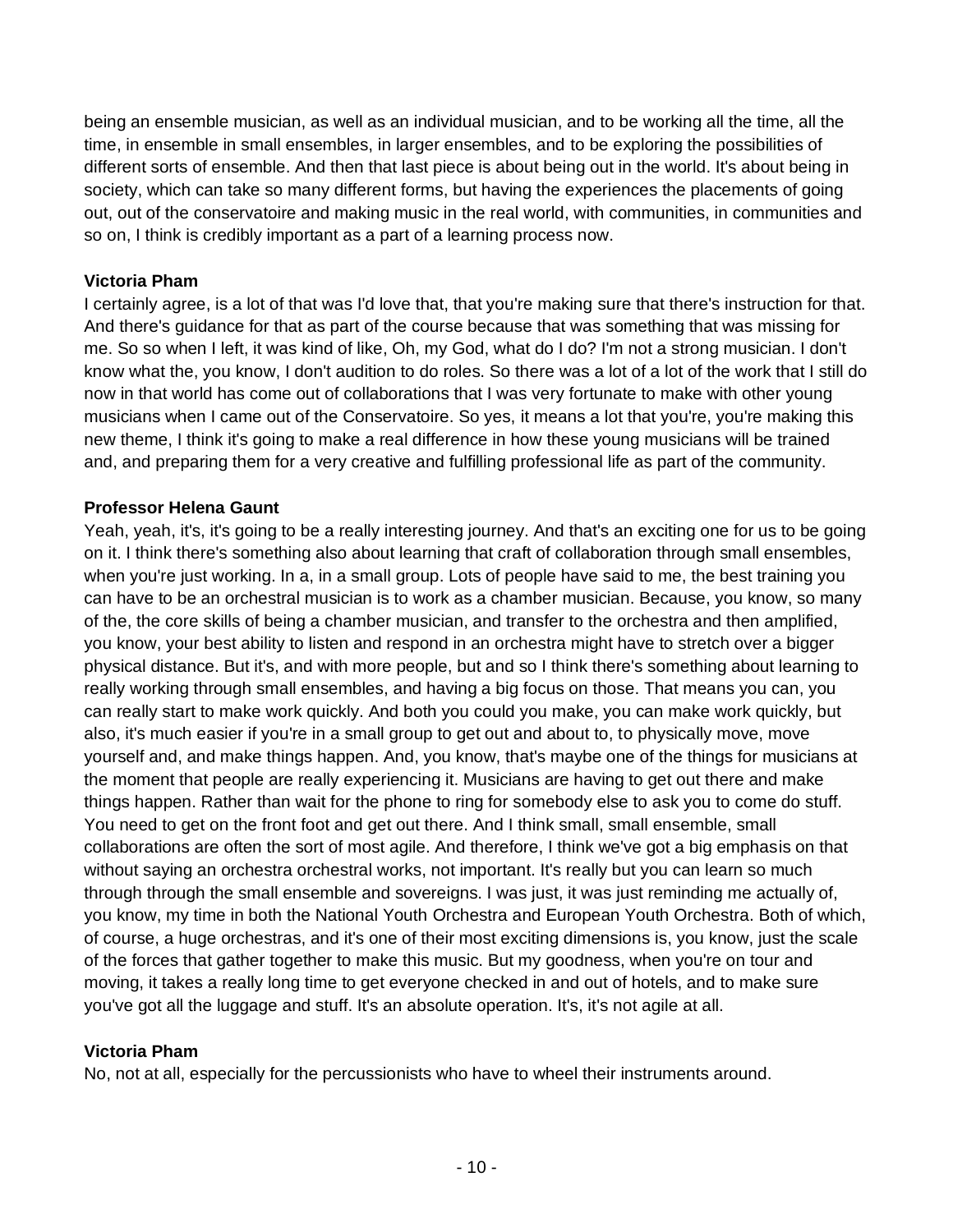#### **Professor Helena Gaunt**

Yeah, absolutely.

#### **Victoria Pham**

I suppose coming off the back of you talking about the physical agility, as well as probably other forms of agility when you're a small collaboration or an ensemble being able to move around, have a series of more practical questions that have to do with funding. And for me, with the support, working with smaller groups, or watching close friends who are in small ensembles, they've been able to acquire funding more easily and, you know, sustain their practice, because it's just been easier for them to support financial things, rather than some of my friends who direct very large chamber orchestras. It's been a much bigger struggle to keep that going. In terms of funding, is there any advice you have coming off your work with the HRC and create Europe, in terms of music sustainability?

#### **Professor Helena Gaunt**

Yeah, I particularly works with the AEC, which is the European Association of conservatoires. In some of this, I mean, I, I think one of the things that I would say, with bridge funding is it's so important actually, just to start and make even really small things happen. Even if you haven't got funding, even without resources, there are still things that you can do. And the great thing about just getting out and making something happen, starting a little collaboration, making a small performance, whatever it is, is, first of all, you learn from that, and you do something and usually, in my experience, it brings huge satisfaction, even if it's not a massive success in and of itself, the doing of it brings satisfaction, but also huge learning. That's how you learn what's really worked, what hasn't worked, what might you want to adapt and change next time around. So it's brilliant from that perspective. But equally, it provides you with some evidence of what you're doing to put forward to funding beds, and there's nothing as powerful as evidence and to put behind a bench to the next, an expander, whether that's philanthropy or it's a trust, or it's the Arts Council or whatever it is. So I would just say, Get out and make something happen. However Rough and Ready, however, uninformed, it might feel. Doing something and learning by doing is really, really, really valuable. And I particularly say it because I, one of the things I've experienced in myself and in others in the classical music world is that we have a tendency to want to plan something. So that it's absolutely perfect. And we'll plan a plan plan, we'll think about it and, and, but we won't realise it until we've got it perfect. And that's the perfectionism of classical music, working to its own disadvantage. And I think we have to try and learn to say to ourselves, okay, that bit of perfectionism isn't appropriate right now. If that's not, that's not right, for this context. You need to get out and make something happen and learn from that. And then I would say, find your collaborators, you know, just work with other people, probably as you're saying to not too many people, but find some collaborators so you're not alone. And lastly, I'd say really, listen, make contact with funders understand what they're looking for. So so that you can find the best fit whereas the fit between what people want what's needed, what's fundable and what you're wanting to do, because it's where you find that meeting of minds, that meeting of objectives that things will work. And, you know, when I say that, what I'm essentially saying is, it's all about relationship. It's all about finding the relationships that are actually going to work that will help to unlock funding. So I think those, those are the main things for me.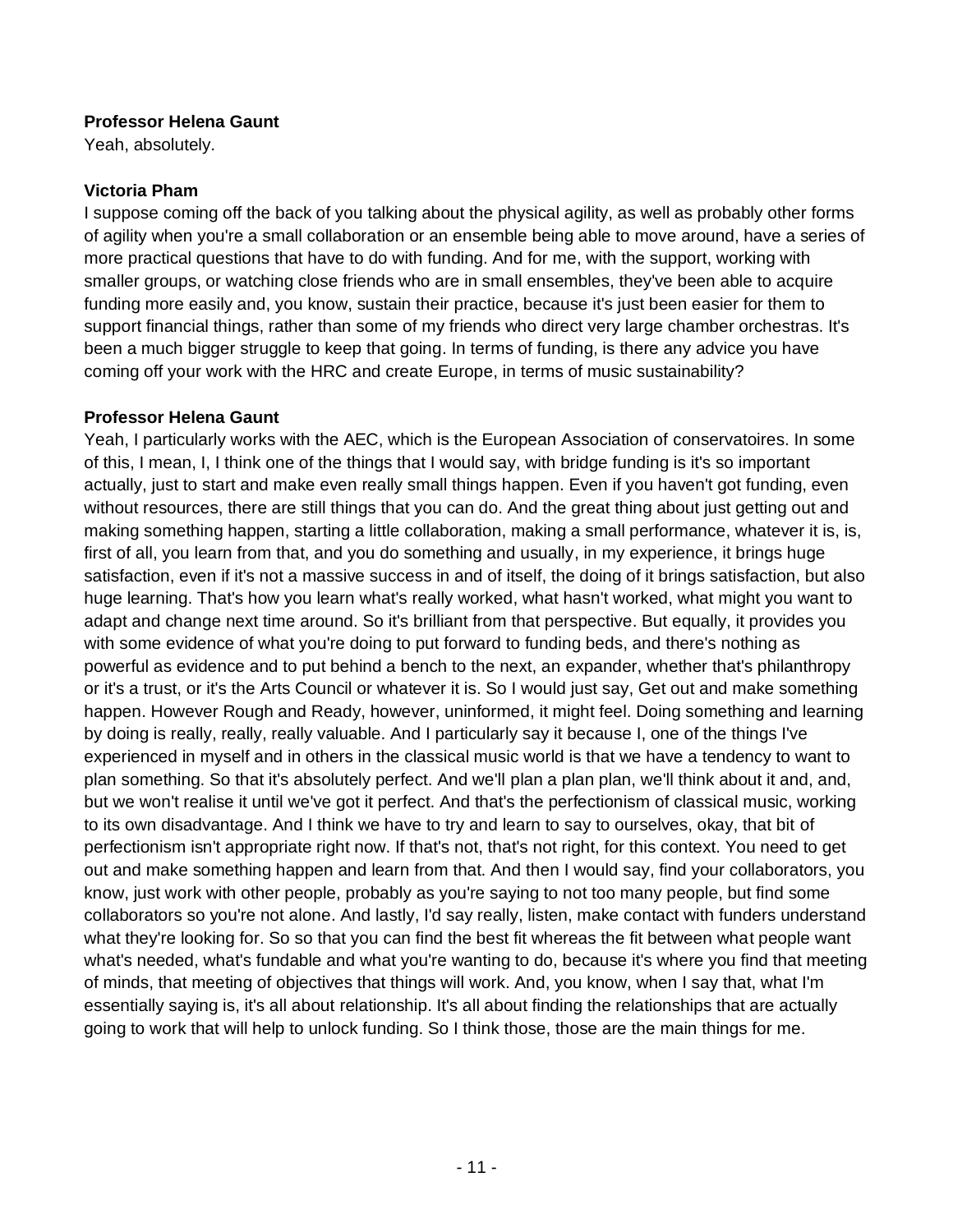#### **INTERMISSION II**

For our second intermission is a second selection by Helena. This work is the vocal piece that Helena **mentions during the podcast as emblematic of the joy of discovering new music and the possibility of always finding or re-finding the new and exploring new creative spaces and sounds. This excerpt if of Dilys Elwyn-Edwards' work 'He Wishes for the Cloths of Heaven,' performed here by Bryn Terfel with Malcom Martineau on piano.**

#### **Victoria Pham**

Thank you, that's giving me a lot to think about, I'm sure to anyone who's listening a lot to think about one of those challenges early on, figure out how to how to put a grant together and how to help you or who to ask for funding from. Yeah, yeah,

#### **Professor Helena Gaunt**

I think that the last thing I would say is, if you possibly can find someone who's been successful, or who understands the, the body that you're applying to, and so can give you some insight into what's likely to land and what isn't.

#### **Victoria Pham**

Those kinds of insights are just invaluable. And again, about building relationships within and outside of your community is totally Sorry, I was interrupted you. Well, I think one thing you said that resonated just then as that idea of perfectionism, so I remember studying piano was a child, you just practice and practice and practice until it got to the peak, I suppose, of how good it could get before you present it to anybody, whether it's family or friends, or in a masterclass or for the examination. And that was a very difficult thing to kind of, on Unbreak, the break those chains between being comfortable with experimenting with your practice, or like I mentioned before, and the the art residency, being very willing to make a lot of mistakes, or things that don't work, being able to learn how to do that, within the classical context took me quite some time. And I like, yeah, and I like the idea of collaborating, because that's when you build a comfortable set of relationships with collaborators, and where you begin to feel comfortable showing things that aren't totally perfect yet, or aren't to whatever standard that you were expecting of yourself within the classical music context before that point.

#### **Professor Helena Gaunt**

Yeah. And I think it's, it's also so important. Do you know, in saying something like this, to say, that doesn't mean to, that doesn't mean to say we're going to throw perfectionism out of the window or together as though it doesn't, it doesn't matter. Of course, it you know, all those aspirations to make something as beautiful as perfect as you can have their place. It's, it's about finding a balance and allowing that perfectionism to to coexist within and embrace that other worlds of creating and making and experimenting and not being you know, being fearless have a go, just be fearless, have a have a go, what's the worst that can happen? It doesn't work very well. And then you can learn from it.

#### **Victoria Pham**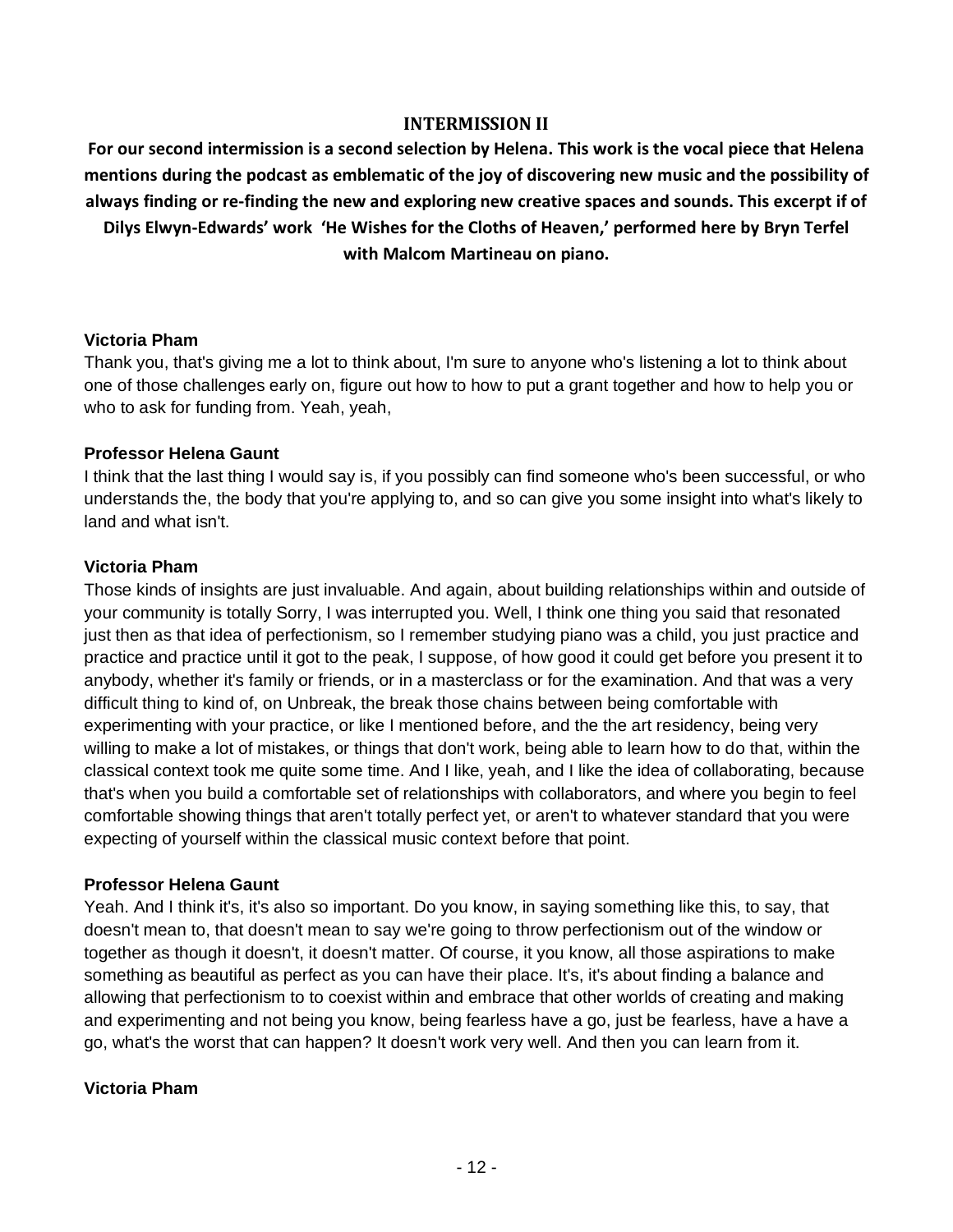It's all the processes suppose.

#### **Professor Helena Gaunt**

It is a process and creative processes are really, really important. aspect for me, whether that's, you know, in terms of practising What's your what, what did your practising look like? Is that a creative process in and of itself? Through to what's the process of a collaboration from beginning to end? Is that is that a creative process? Yeah, really important.

#### **Victoria Pham**

You know what I've actually never thought of practice as a creative process, which probably says something about me. I always thought of it as I've set this time aside, I'm gonna schedule how to break apart my time, which now that I'm saying it out loud, does sound like a process.

#### **Professor Helena Gaunt**

It is a process. It is a process. But it's, I think, for me, it seems I started to think of it more as the creative process, it kind of blew open, how I could think about it and the sorts of things that I might do. And, you know, for example, if if just just as a as a as an instrumentalist, I've done quite a lot of yoga and Alexander Technique and Tai Chi in my life, I've had to to keep myself sufficiently supple to be to play. You know, for a long time, I would never have thought of that as part of my practising. But actually, it's so totally can be a part of your whole practising show. Joe, doesn't mean to say I don't need to spend time with the oboe as well, but But actually, the ways in which those kinds of practices start to get you into a particular mindset, they prepare you in terms of mind body for the work that you want to do. Or they kind of just give you a window of time to step back from that intensive work that you were doing and and re connect yourself in a different way with your mind body, you know, becomes really important because one of the difficulties about playing an instrument, for example, is you get into one fixed position. And that's one of the that's one of the things we all have to work with this, how do you how do you keep mobile? How do you keep flexible while still retaining the specificity that you need? Today?

#### **Victoria Pham**

I often am reminded of one of the previous guests, I spoke to Jessica Cottise for the podcast a couple of months ago. And right at the end, she said something that I haven't forgotten, which is about how music is just a part of our life. It's a part of everyday breathing about everyday listening, about engaging with sociology and psychology for her specifically about the communities and the individuals that you'll meet every day. So you've also reminded me about the creative process being a practice that involves other practices like yoga and meditation.

#### **Professor Helena Gaunt**

Yeah, I mean, you know, lots of lots of students, and I think also musicians who kind of will will say how difficult it feels to start practising, you know, to get to that place where you're actually going to pick up the instruments and start and it makes me feel, you know, what if we actually thought we'd catch sing, from the moment we start the day to the moment we finished the day, if you thought of all of that as practising what would start to change and how much more connected might you feel between your instrumental your music making, and actually what's happening in your life. And those two things, you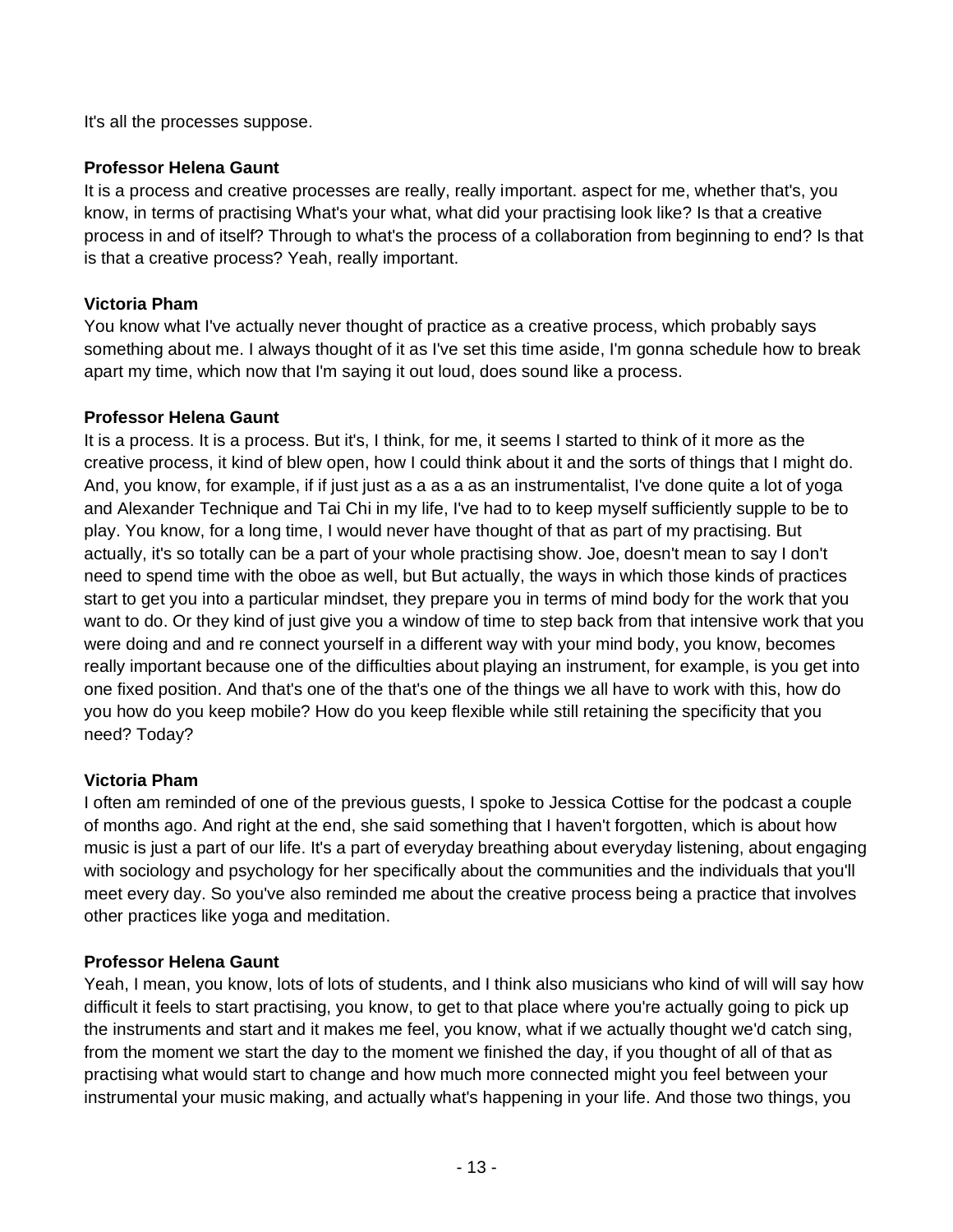know, to come back to the, the idea that music is, music making is central to what we're doing. It's about music making, rather than news, just music. It needs it needs to connect into our lives, it needs to be fundamentally present in our lives all the time.

#### **Victoria Pham**

I suppose you've led into a very lovely, final question that I have for you, which is what I've been asking everyone, actually. And it's quite interesting, asking you this because you're both an instrumentalist, or researcher, you've done a lot of work from funding all the way through leadership, as you are now, with the Royal Welsh College of Music and Drama. I was wondering if you had any advice for anyone who is starting up in music, or maybe not even starting up in the classical music world who was interested in making a broader impact in their, in their teaching and in their engagement with their communities?

## **Professor Helena Gaunt**

Think I think the best thing that I can say is just do it. Just do it and start now that there is something about it being fearless and just saying, Okay, if this is important to me, I'm just going to start I might not even know quite how, but making that commitment and saying, Okay, I'm starting, and then seeking out opportunities, being open to opportunities, seeking them out, and seeing where they take you because they will just take you on a journey. You know, when I, when I think about my own journey I could never have predicted what would I be doing now? It wouldn't have occurred to me. And, and I, I think that's true for a remarkable number of musicians that, you know, we, we sort of, it's not like you just you decide, right, I'm going to do this, and then you just do that. For an awful lot of people you've got a sense of, I love doing this, and I love doing that. And this means a lot to me, and you just find your way and it's a little bit windy, and they're different points in your road where there are possibilities and you make choices, but you don't. You don't sort of have a very clear end goal in mind Other than that kind of broader sense of I need to be in this kind of world. So I would just say take take those opportunities. And I was just also thinking, as I said that how in taking the opportunities they, so often they make a lasting impact on you. And I know that quite a lot of things that happened to me earlier in my life, the opportunities that I have, had have, are still with me, and they're still informing me.

So I was thinking also about, you know, I was thinking about the other piece of music that I sent you, which was, Marla to, which might seem a bit random. But I sent you that because I suddenly remembered and very particular manner to that, that I was involved in, when I was younger in the European Youth Orchestra. And it was Claudio Abbado, conducting. And we were doing a tour in Europe. And we also went to Japan that year. It was the 40th anniversary of Hiroshima. And we played in Hiroshima, actually with Leonard Bernstein, not not with the barder. And we played across Europe. And there was a very strong sense of music making as something that would connect people and bring conciliation and bring possibilities for people to be together on on that particular tour. And with Mulatu I, I will never ever forget one particular performance which was at the Munich Olympic Stadium. So we were semi outdoors in the Olympic Stadium. And this was I think it was 1985. And so it was not so many years after the massacre at that the Olympic Stadium. And that was very kind of higher in people's minds still. And we made this performance with huge forces, absolutely huge forces, a huge orchestra and huge choir. And Jesse Norman and keratin, Atala and then this absolutely vast audience. And it was totally electric. And I don't remember what time of day we started, but But at what time of the evening, we started. But as we got to the earth left, Jesse Norman started to sing. And in the audience,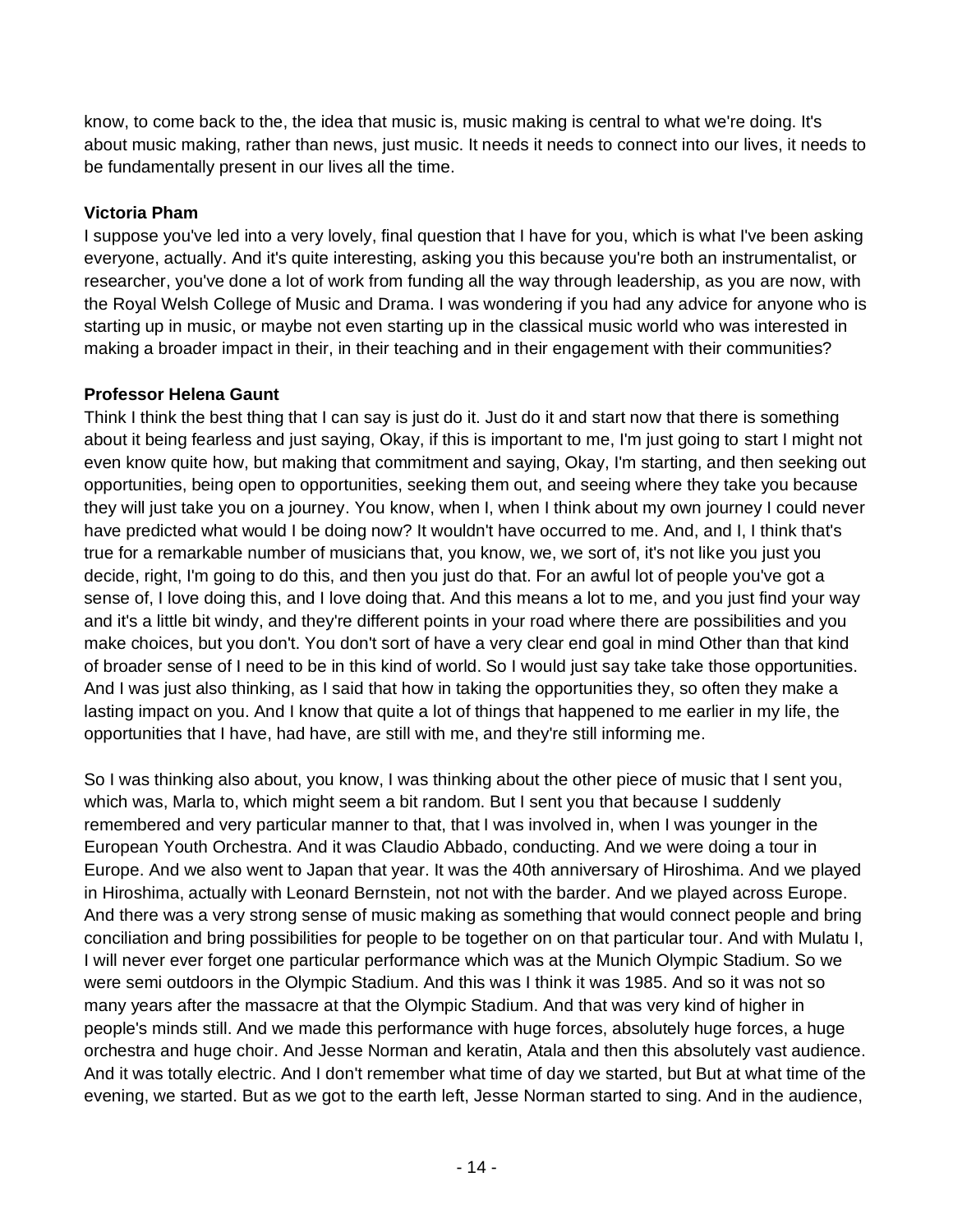people started to light, tiny little nightlights and all these lights came on all these candle lights came on. And it was the most extraordinary experience for me of music making, making an experience making a moment of connection. And I can only describe it as something, it was quite spiritual between people. And you know that that kind of experience is still with me, there's no question and it still informs who I am and what I'm doing now. So I think there's something I think there's something about being open to possibilities, and just going for them whatever they are, and then taking them with you, learning from them and taking them with you. I think that's really beautiful.

## **Victoria Pham**

Both your your well, your reflection on that moment. And that you've you've kept that reflection with you all these years. Thank you so much for sharing that. I feel really moved to hearing about a little light coming opening up and connecting the whole audience with the with the orchestra.

## **Professor Helena Gaunt**

Yeah, it was, it was an astonishing badminton and a huge privilege to be there, I think. And yeah, I think it's almost certainly part of what has made me feel that music making is about connecting people, it's about people, as well as the music itself. And it's about making a difference through that music and finding the ways to make That difference to happen, it doesn't just happen of its own the court

## **Victoria Pham**

and making Union together,

## **Professor Helena Gaunt**

making meaning together, that's a beautiful way of saying it. There was a, there was a very clear sense in that performance of everybody participating actively, you know, that's so special, isn't it?

## **Victoria Pham**

It's electric, what happens?

#### **Professor Helena Gaunt**

Yeah, there's that sense of making me new together, doing things together and doing something important together, which is at the heart of music making, I think. And, you know, in terms of conservatoire practice to come right back to that, I think one of the things that's really informing us at the college at the moment is, is a principle of within the community, people are fellow travellers. Together, they are travelling together, and to discover and continue to create music and theatre. And the community has some extraordinary experienced professionals in it, and it has some extraordinary younger people with less experience, but it's fellow travelling. And people will offer their expertise and insights on all sides. And that's a shift from what I would describe more as a gatekeeper mode, where there's a kind of set of, there's a canon, there's a Canon tradition and a common set of skills, and it's rests in one place, and then is delivered to another place or was given to another group of people. I think that, you know, being more in a frame of travelling together means that actually you get, you get more of that flow of expertise and experience. And people can actually learn more from that experience and skill. Rather than feel, okay. They just got to wait to be given this expertise and skill, or there's an issue about whether they're going to be worthy to receive and, and take on that skill and expertise for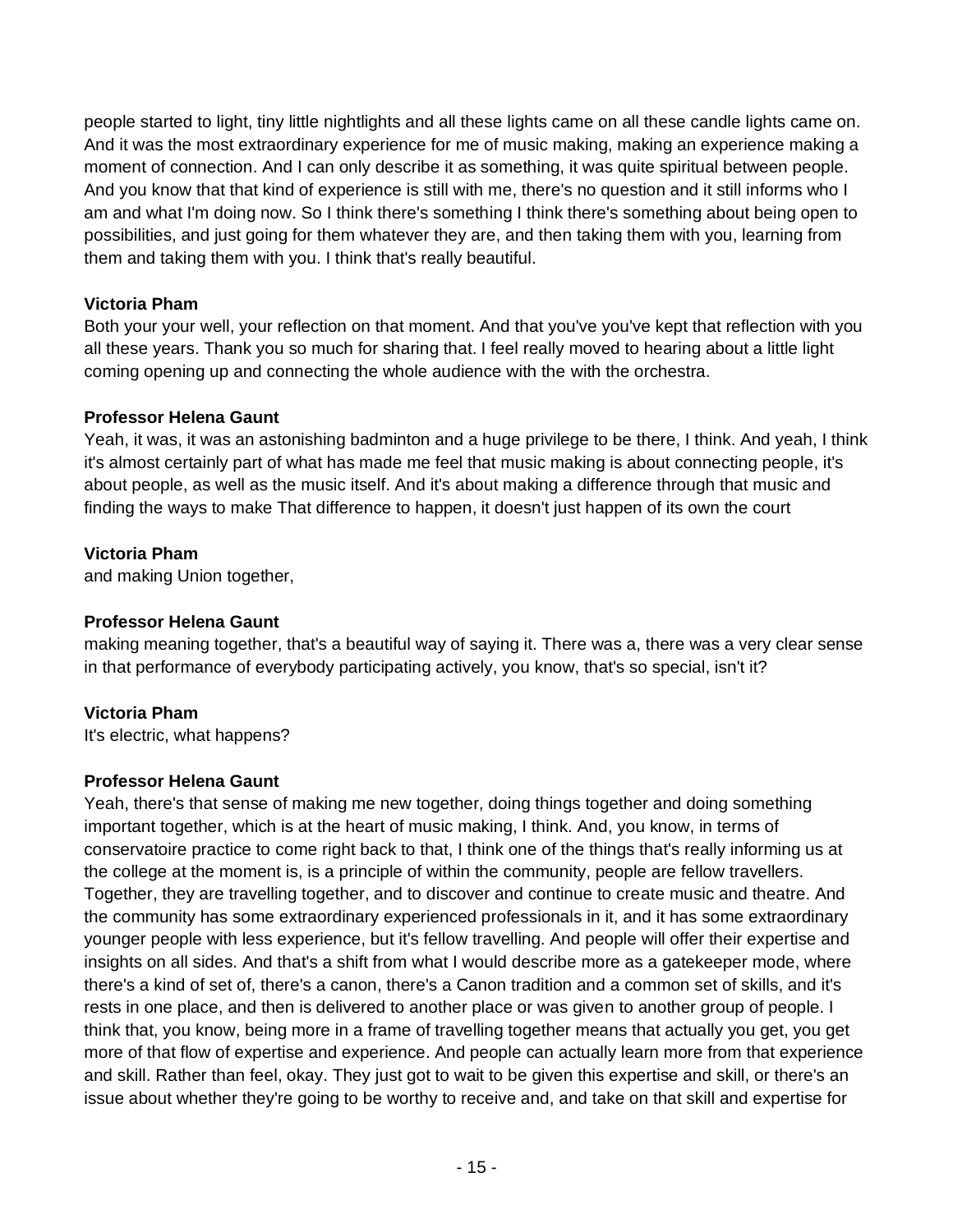the next generation. So, yeah, that sense of making meaning together, I think, is a very core principle for conservative practice in the future. And, you know, when I talk about fellow travelling, and gatekeeping, that's, again, that those ideas have come from my research world, you know, that's a framework that's been developed in education, by by Jones to create a framework, but one that's really, really useful. And also quite beautiful. The idea of moving, moving fluidly together as a group. Again, much more hopeful. Yes, yes, yes, indeed, indeed. And I really must,

#### **Victoria Pham**

thank you so much, so much for speaking with me. That's brought up a lot of ideas and illuminated my thoughts and where, where classical music is going. And I'm really excited to see where the V mass is going to go. So thank you for speaking with me.

## **Professor Helena Gaunt**

Oh, thank you, Victoria. I've really enjoyed it. It's been a real pleasure to talk to you. And I really hope the podcast goes well. It's lovely to hear the episodes.

## **Victoria Pham**

Thank you so much. And I hope you have an excellent day. And thank you so much for doing this recording with me.

## **Professor Helena Gaunt**

And thank you for your programme. Take care. See you soon.

## **Victoria Pham**

A big thank you again to Professor Helena Gaunt for her time and what has been a thought provoking and, once more, very hopeful conversation. As usual, I'll make sure to pop any information we touched on available to you all below. Particulaly if you are interested in the upcoming BMus programme at the Royal Welsh College of Music and Drama, I encourage you to check that out and even send it to young musicians looking to further their collaborative education of music. I hope you find all of this as fascinating as I do! Thank you again for listening and catch you all next time.